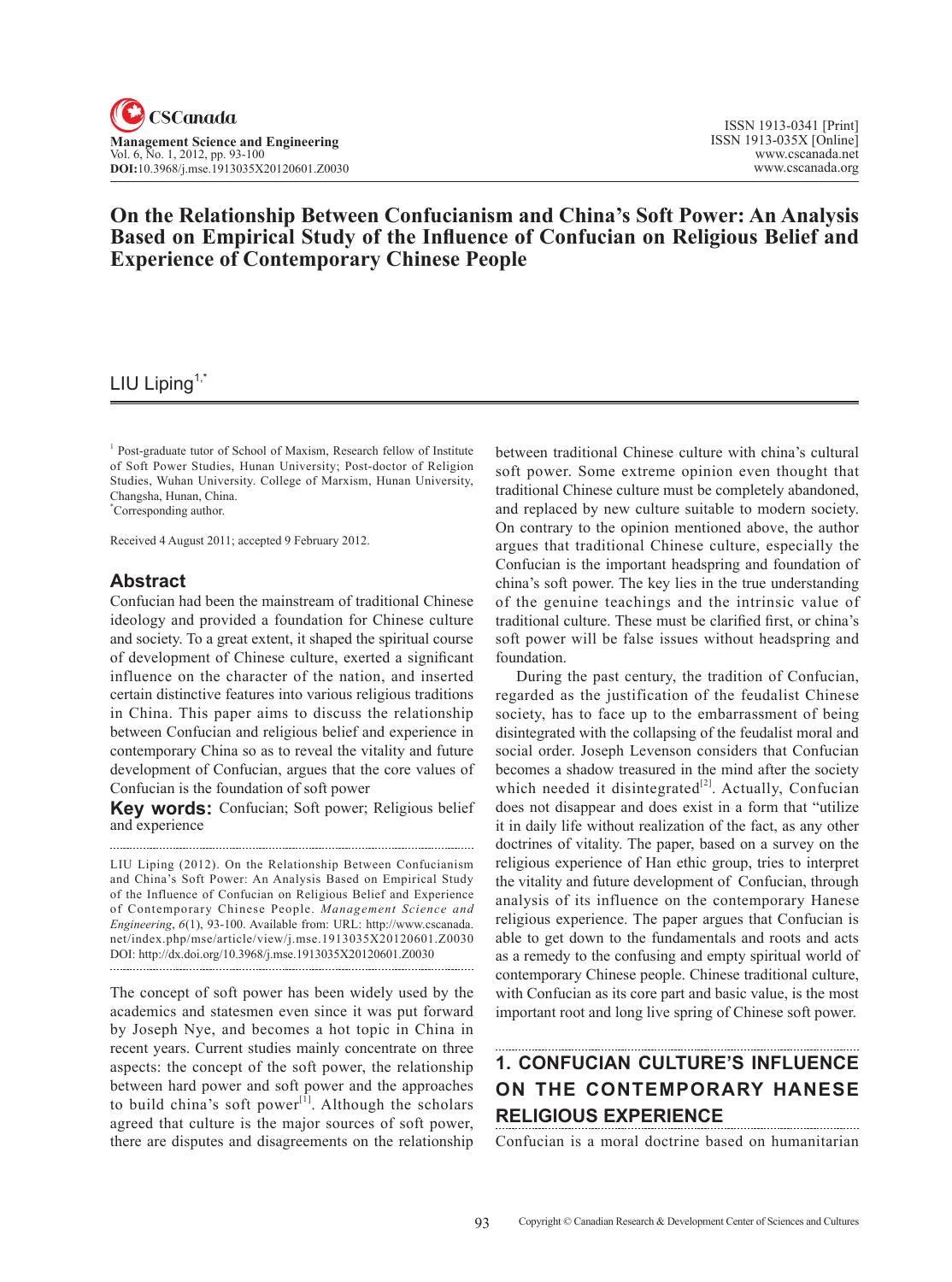with strong religious rationalism, depending on such kind of character, Confucian is tolerant on foreign religion and humanitarian rationalism has been dominant in the Chinese culture. Through an analysis on the survey, the paper reveals that Confucian culture still exerts a most important influence on the religious belief and experience of contemporary Hanese without realization of the fact. Three features could be found in the survey as follows:

Survey data indicate that the most significant feature of Chinese religion experience is the reverence to the Heaven and the belief in destiny/fate. It seems apparent that a significant percentage of the Han Chinese believe in the existence of Heaven as an independent entity, and believe that the will of Heaven controls human being's destiny in the form of mandate. Most of Chinese believe that humans propose but only Heaven can dispose, that whether or not they can succeed in the world is not entirely a matter for human beings but is more or less predetermined by destiny/fate, and that human beings should comply with the will of Heaven.

#### **Table 1 Mysterious power**

Some people have such an experience as being controlled by a mysterious power. Have you ever had such an experience?

| Power                                             | Yes (percentage) |
|---------------------------------------------------|------------------|
| The Mandate or will of Heaven                     | 33.6%            |
| Buddha / Bodhisattva or Causational power         | 28.5%            |
| God/Lord of Heaven (or the will of the<br>divine) | $9.5\%$          |
| Ancestor/forefathers                              | 20.9%            |
| Ghost or spirit                                   | $9.1\%$          |
| Your own fortune/ fate                            | 48.4%            |
| Dao or Oi                                         | $9.1\%$          |

Survey data indicate that 48.6 percent of all the samples report that the deepest and most frequent experience they have had is concerned with fortune/ fate, while the next comes the mandate or will of heaven (33.8%). These statistics demonstrate that the Han Chinese pay most attention to the fate and the will of Heaven.

### **Table 2**

#### **A New Understanding of Life or the World**

Some people have an experience in which they suddently realized a new understanding of life or the world which then changed their life. Have you ever have such an experience?

| A New Understanding of Life or the World                                            | <b>Valid Percent</b> |
|-------------------------------------------------------------------------------------|----------------------|
| Everything in life is changeable, do not stick to one principle                     | 37.1%                |
| Life and death are matters of fate and wealth and ranks are predetermined by Heaven | 53%                  |
| God/Spirit/Buddha have arranged everything                                          | 22.2%                |
| Good will be rewarded with good; we must do more good things                        | 64.8%                |
| To glorify God/Spirit/Buddha/Ancestors                                              | 27.2%                |
| Standing aloof from the worldly affairs, everything go along naturally              | 52.1%                |
| The earthly life is so tiring, it is best to go back to nature                      | 17.5%                |

The statistics reveal that that 52 percent of the interviewees have an experience that life or death is a matter of fate (ming) and wealth and ranks are predetermined by Heaven. However, at the same time a majority of the interviewees (52.3%) believe that everything goes naturally, and that humans should detach themselves from worldly affairs. All of these data indicate that the Han Chinese enjoy what is natural and obey what is destined, and this has become a remarkable national character of the people in China.

In the Confucian culture, Confucius and Mencius combined some religious elements of the Zhou Dynasty (1766?-1045? BCE) into humanistic culture when they shaped their doctrine, which endowed these religious elements with humanism, avoiding the belief tending towards blindness and mystery. So humanism culture became more sacred as well, thus avoiding developing to utilitarianism and pragmatism. The most important point of which is the belief of the ordinances of Heaven,preserving the value of the mandate of Heaven

and regards it as the ultimate spiritual authority of the human society order, Confucianism believes that Heaven functions as the Ultimate Exsitence or Ultimate Reality, to which human beings are answerable with respect to fulfilling their destiny.within the framework of human destiny, individuals are endowed with responsibilities to practise the will of Heaven in their own life. Therefore, whether or not they are succeed in the secular world is unimportance,what they encounter or how they stay in the real life are predetermined by the destiny/fate. Confucianism requires everyone must know Heaven and try their best to fulfill the will of Heaven.so fulfilling the will of Heaven is the ultimate end.

Confucius wrote: "There are three things of which the superior man stands in awe. He stands in awe of the ordinances of Heaven. He stands in awe of great men.He stands in awe of the words of sages." (*The Analects, 16:8*) and "he who offends against Heaven has none to whom he can pray" (*The Analects, 3:13*). We can catch the meaning of the will of Heaven in three aspects as follows: first,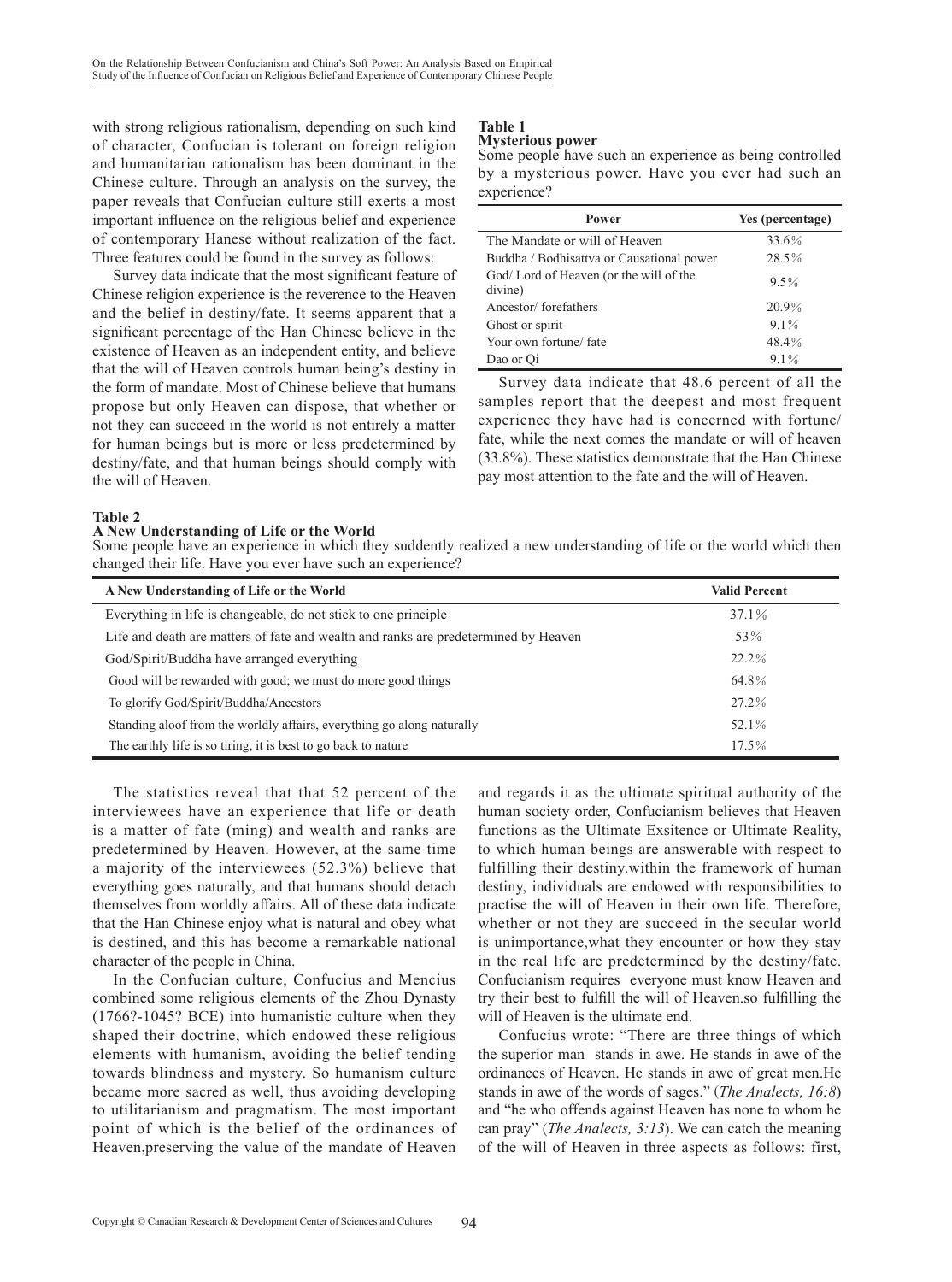Heaven is spirit of naturalness, but not personification of human.everythings on the earth are created by Heaven. The power of Heaven is a sum of all kinds of dissident power which is unknown and uncontrollable by human. So: "dose Heaven speak? The four seasons pursue their courses, and all things are continually being produced, but dose Heaven say anything?" (*The Analect, 17: 19*); Second, Heaven is the dominator of world. The mandate of Heaven determines human to live or die, rich or poor. So Zixia said: "There is the following saying which I have heard: death and life have their determined appointment; riches and honours depend upon Heaven" (*The Analects, 12:15*); Third, god's mandate can determine the success or disuse of the way "it is the Destiny (ming) if the Way prevails. It is equally Destiny if the Way falls into disuse." (*The Analects, 14:36*). In sum, the mandate of Heaven has been abstracted into the fate in reality. Confucius emphasized authoritative and determinative of the mandate of Heaven, other than its emotional and mysterious, and insisted that the mandate of Heaven can determine human's destiny in three fields hereinbefore; however, how to be a good man is determined by human himself. so: "Is virtue a thing remote?I wish to be virtuous, and Virtue is at hand." (*The Analects, 7:30*) Mencius further believed the mandate of Heaven could determine the rise and decline of the society, and there is nobody can success if he disobey it. "Those who are obedient to Heaven are preserved; those who are against Heaven are annihilated" (*Mencius, 12:7*) and take the Heaven's mandate as the destiny which human's power cannot reach. He also regarded the mandate of Heaven as the fountainhead of moral values. So: "Sincerity is the way of Heaven.To think how to be sincere is the way of man." (*Mencius, 7:12*). Therefore, the human nature is according to the way of Heaven, human should exert the good of his nature,to embody the grandness of the Heaven way so: "He who has exhausted all his mental constitution knows his nature.Knowing his nature,he knows Heaven." (*Mencius, 13:1*). Since then, the mainstream schools of Confucianism have taken the mandate of Heaven served as the highest criterion for human being's behaviour.

# **2. Familial Character**

Xinzhong Yao has pointed that familial charater is the most important and the most fundamental characteristic of Chinese religion in his *The familial characteristic of Chinese Religion*. Ancestry worship is the core of Chinese religion and the family-form structure is its most fundamental structure. Survey data indicates that the religious experience of the contemporary Han nationality has much to do with this characteristic. Both ancestry worship and sacrifice site can reflect the familial characteristic of Chinese religion. On the one hand, ancestry worship and sacrifice activities are the chief means of expression for Chinese religions. Since "human beings are the most intelligent of all beings" and "have their roots in their ancestors", they should not forget their ancestors where they descended from. Burial ceremony and sacrifice ceremony are very important ceremonies of the Han nationality. Whether they believe the existence of spirit or not, many people have the experience of dialogue or encounter with their ancestors in their dreams. Most people believe that their ancestors were conveying some message by giving them such an experience. The phenomenon of "asking god" in folk religions is another explanation for the Han people's worship for ancestors. "Asking god" refers to the "dialogue" between the living and their dead ancestors through god medium regarding some events or changes in their lives, in the hope of getting some explanations or implications from it. God medium become the mouthpiece for their dead ancestors, telling the living how to do. Some people made some enquiries about their dead relatives' life conditions in the other world through the god medium. In this way, they could express their feelings of condolences. They also wish to improve the life conditions of the dead in the other world in certain ways. On the other hand, family is an important place for holding religious memorial ceremonies. Most prayers and sacrifice ceremonies in China are hold within families. Many families have worship Kwan-yin Bodhisattva, the money god, Chairman Mao Zedong, ancestors and Guan Yu, etc. Therefore, the family is an important place for Chinese religious activities.

| Among these dreamlands above, which have you experienced most frequently?        |         |  |  |  |
|----------------------------------------------------------------------------------|---------|--|--|--|
| Spirits (God/Jesus, Buddha/Bodhisattva/Guanyin, Taoist God/ Immortal, Fairy etc. |         |  |  |  |
| Ancestor/forefathers                                                             | 58%     |  |  |  |
| Dragon, phoenix, snake, fish etc. animals predicting lucky or boding             | 23%     |  |  |  |
| Some supernatural plants                                                         | $0.5\%$ |  |  |  |
| Paradise, Hell, Taoist wonderland, etc.                                          | $4.6\%$ |  |  |  |
| Other (please specify, if none, fill in 'no')                                    | 4.9%    |  |  |  |

**Table 3 Which Have You Experienced Most Frequently?**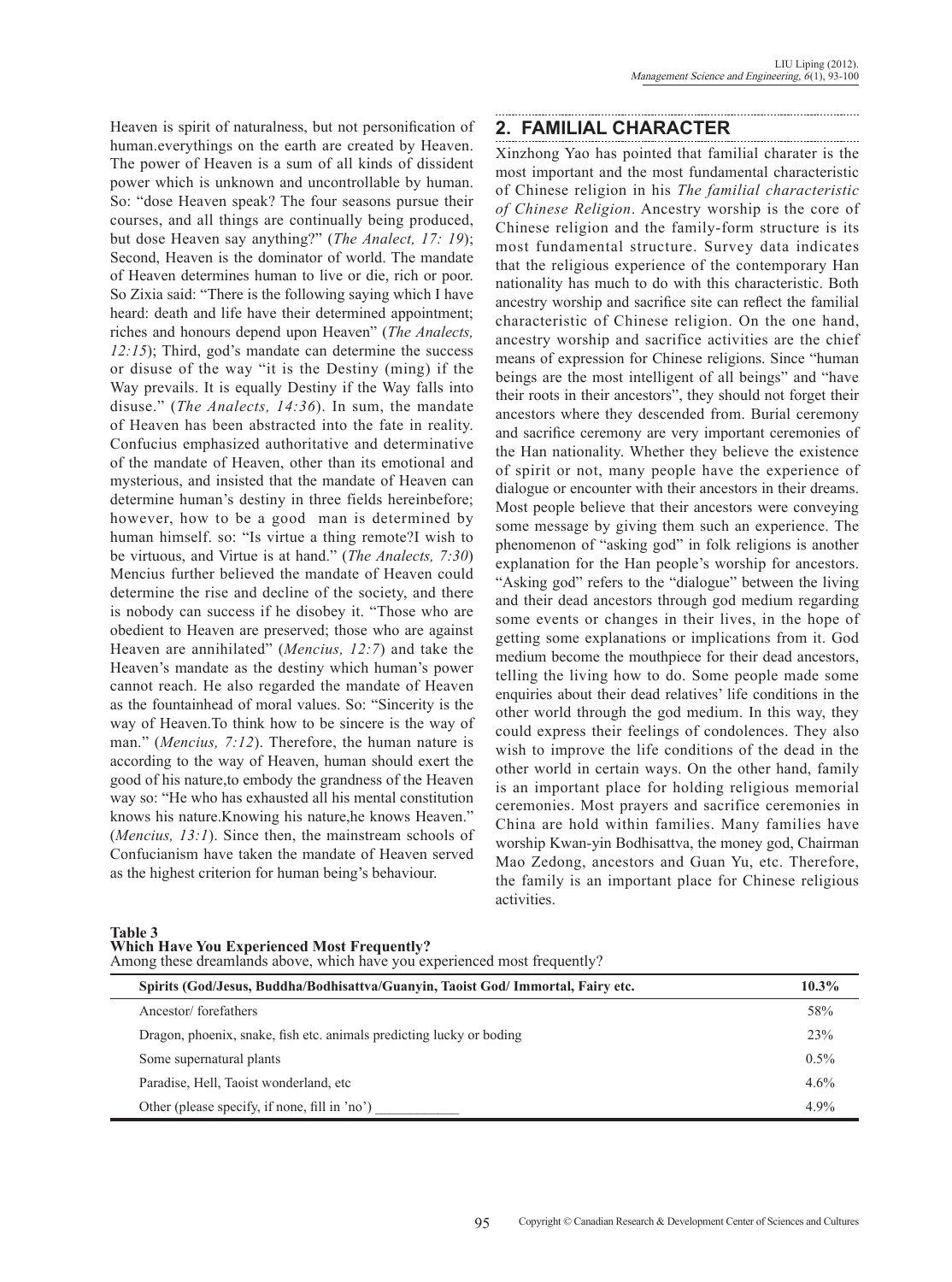Survey data manifest 57 percent of informants has experienced the dream of their ancestors and forefathers. Merely approximately 15.8 percent experienced revelation, warning, and entrusting some mission from dreams. Nevertheless, a majority of informants (63.9%) reported that they could feel nothing and 42.9 percent of them felt that the dream they experienced just as the same

#### **Table 4 Mysterious Feelings**

as usual. All these data displays the dreamland has no relevant with whether they are religious follows or not.

Someone may suddenly have a mysterious feeling, such as the appearance of God or Buddha or gods to him, hearing a mysterious sound calling, etc. There are some mysterious feelings below, please answer one by one if you have had such a feeling:

| <b>Mysterious feelings</b>                                          | Valid percent  |
|---------------------------------------------------------------------|----------------|
| Hearing a mysterious sound or music                                 | $7.3\%$        |
| Seeing an unexplainable vision                                      | $4.2\%$        |
| Smelling a mysterious scent                                         | $1.5\%$        |
| Feeling warm or cold the whole body suddenly                        | $6.9\%$        |
| Feeling the body being daunted or contacted by something mysterious | 2.7%           |
| Other (please specify, if none, fill in 'no')                       | $\overline{0}$ |

In the mysterious feelings of religious experiences,most of informants described their mysterious experience is seeing/hearing/feeling the dead relatives still appeared in their daily life. And they feel that the dead relatives still living in their home.most of mysterious experiences demonstrated in the table above are related to such feeling. different with other religious experiences in this survey is that others almostly didn't arose informants' reactions in physiology or psychology. In this kind of religious experience ,Survey data indicate 44.2 percent of all the samples have no physiological reaction, and 37.2 percent come into being negative reaction. Meanwhile, there are 37.2 percent of informants take no psychology reaction, but about 47.7 percent get negative reaction. This survey also displays that whether that a person can experience such a religious experience has no direct connection with whether they are religious followers.

#### **Table 5 Do You Agree with the Following Statements?**

|                                                                                                                                       | Agree    | Indifferent | <b>Disagree</b> |
|---------------------------------------------------------------------------------------------------------------------------------------|----------|-------------|-----------------|
| Existence of spirits in the world                                                                                                     | 13.1%    | 26%         | 60.9%           |
| One will be blessed by them if praying to them sincerely                                                                              | 23.5%    | 34%         | 42.6%           |
| The good or bad fengshui can have an effect on the future of oneself or his family                                                    | $30.5\%$ | 34.2%       | 35.4%           |
| Reincarnation                                                                                                                         | $5.3\%$  | 25.4%       | 69.3%           |
| Husband-wife, relatives and friends result from what one did in the previous life                                                     | 51.4%    | 28.4%       | 20.2%           |
| One will be able to change one's fortune through doing good and accumulating virtues, and<br>one will be punished if doing bad things | 73.4%    | $16.6\%$    | 10%             |
| One will be blessed and protected if offering sacrifices to ancestors in time and according<br>to rituals                             | 24.8%    | 39.6%       | 35.6%           |
| Without sacrifices the dead one will become a lonely and homeless ghost                                                               | 6%       | 22%         | 72%             |
| It is very important to choose an auspicious date for doing anything                                                                  | 38.2%    | 27.7%       | 34.2%           |
| One will possess an extraordinary power by religious practices                                                                        | 2.5%     | 21.7%       | 75.8%           |
| Spiritual medium can exorcise evil spirits and cure the illness                                                                       | $4.4\%$  | $11.4\%$    | 84.2%           |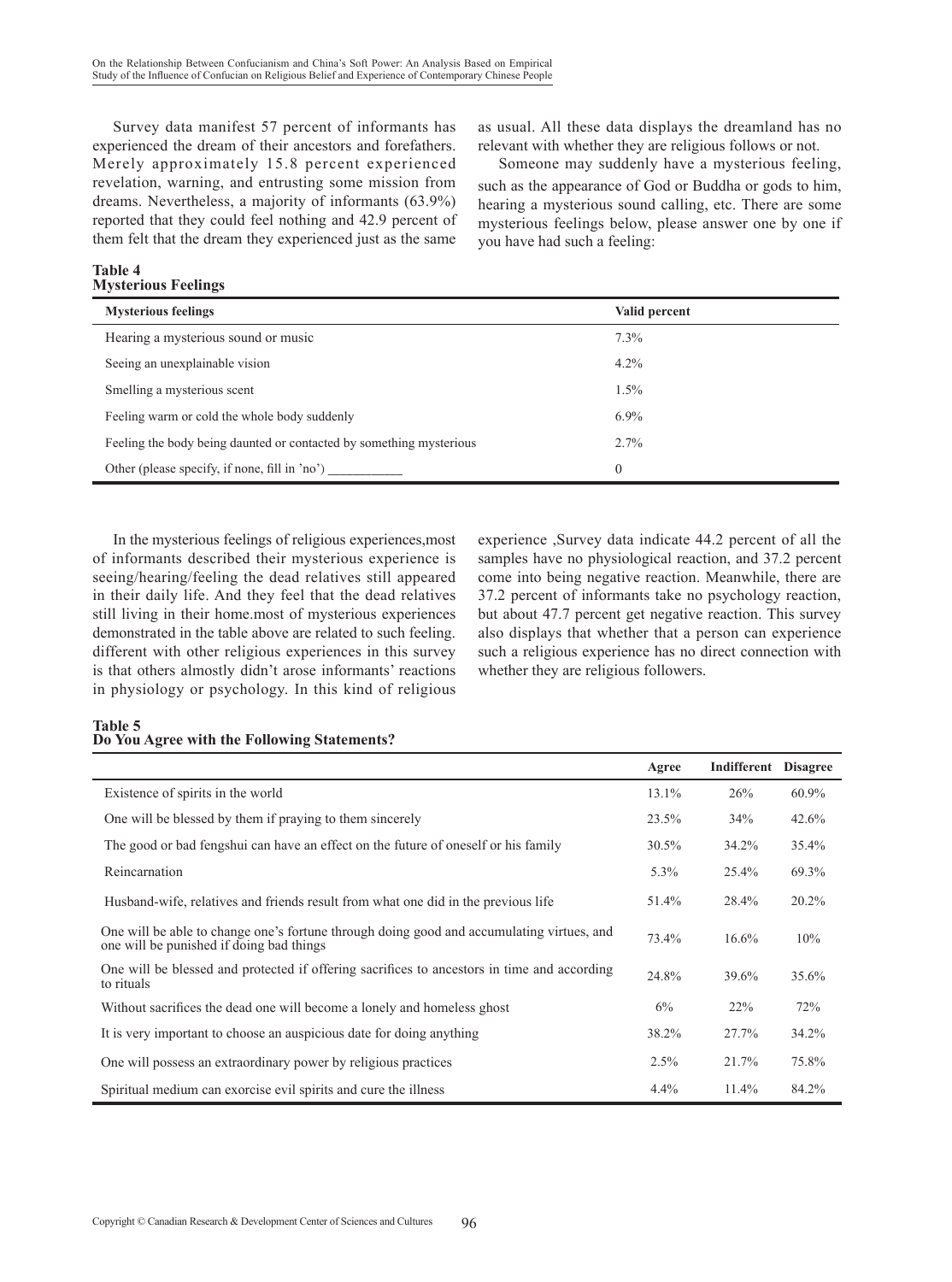As to the statement "husband-wife, relatives and friends result from what one did in the previous life", survey data indicate 51.4 percent of all the samples agree with it. The indifference and disagree part just occupy about 20 percent respectively. This is an unexpected result to Han nationality which seldom pay much attention to ghosts and gods. From this data, we can know the emphasize of family relationship in han nationality. This is a good example that family is the foundation of Chinese culture.

**Table 6**

**Which of the Following Pictures or Images Are Pre- sented at Your Home**

| None                                        | 56.5 $%$ |
|---------------------------------------------|----------|
| Father figures like Mao Zedong, Zhou Enlai, | 19.6%    |
| Buddha, Guanyin, Bodhisattva                | 21.8%    |
| Jesus or the Cross                          | 1.5%     |
| Laozi                                       | $\Omega$ |
| God of Fortune, God of Kitchen, Guan Yu     | 10.6%    |
| The Tablets of Ancestors                    | $9.7\%$  |
| Sayings of Confucian Sages and Worthies     | $\Omega$ |
| Others                                      | 0.6%     |

Survey data manifest 43.5 percent of informants have dedicated pictures or images of god. Hence we can come the conclusion that family is an important place for religious sacrifice.besides, we have observed that over ten family temples which is formed up by family offer burning incense on both sides of street so that the residents in the neighborhood can pray there at the beginning and middle of every month. The original purpose of setting up these family temples maybe is to let the neighboring residents pray more conveniently, but it reflects that family occupies a key position in Chinese religious activities as well.

Family is significant to Chinese religion, it also can be seen from the numeric data as follows:

1. In religious experience of power, the rate of those who feel that they have been influenced by their ancestors occupies 20.8 percent, which rankes the forth in all the eight options.

2. In the eleven options which religious attitudes influence person most, the option of family is placed second, which merely trails the option of one's own factor.

Chinese familiar character is indivisible to the influence of Confucian culture. Mencius mentioned, "He is affectionate to his parents, and lovingly disposed to people generally, He is lovingly disposed to people generally, and kind to creatures". In *The doctrine of the mean*, it said: "Benevolence is the characteristic element of humanity, and the great exercise of it is in loving relatives". In Confucinism, Family is the foundation of Chinese culture as well as the Chinese political structure. The moral system of Confucianism is constituted by

relationships between monarch and minister, father and son, husband and wifes, elder brother and young brother, friends. That is: "Between father and son,they should be affection; between sovereign and minister, righteousness. between husband and wife, attention to their separate functions; between old and young, a proper order;and between friends,fidelity." Relationships of father and son, husband and wife, elder brother and young brother belong to direct familiar relationships. Although the other two are not the direct familiar relationships, they also are the extensions of familiar relationship. In Confucianism, the state is also a form of family, the relationship of monarch and minister is a expander of familiar relationship and the relationship of friends is an extension of brothers' relationship. Confucianism emphasizes family relationship, and it always embraces all the social and political relationships who wished to govern their states rightly and to make the whole empire tranquil and happy,they should firstly cultivate their persons and regulate their families. Confucianism emphasized that family order is the root of well-ordered states.That is: we should firstly make "the father is father, the husband is husband, the wife is wife", then, the states will be rightly governed and the whole empire will be well-ordered. Zhang Dongsun, in his *Reason and Democracy* wrote "Chinese social structure is composed by a big family including innumerable hierarchical small families. It also can be called a hierarchical system of families. The monarch in China refers to the father of the state, and the minister are sons of the monarch. In the hierarchical system, there is no conception of person. Anyway, one is father or son, monarch or Minister, husband or wife, elder brother or young brother. The five relationships are reflection of the Chinese social structure. The Chinese social structures will not be existed without the five relations. Anyone who occupies a certain position will assume a certain responsibility. For example, one has his/ her duty as a father or as a son, as monarch or as a minister and so on. In a family, the distinction of sex belongs to nature scope, as well as distinction of age. As social structure is reflected by this natural distinction the social hence is a unity of all kinds of people"<sup>[3]</sup> Consequently, "In Buddhism, self is melted in the universe, however, self is melted into the family in Confucianism"[4].

### **3. Emphasizing morality and contribution**

Another obvious feature of Chinese religious experience is emphasizing morality and contribution. Chinese religion has great moral function: on the one hand it pushes people to do good thing, on the other hand it keeps people from doing bad thing. Chinese religious follows believe that morality and belief is unbreakable. This feature can be presented in two aspects: one is the recognition to morality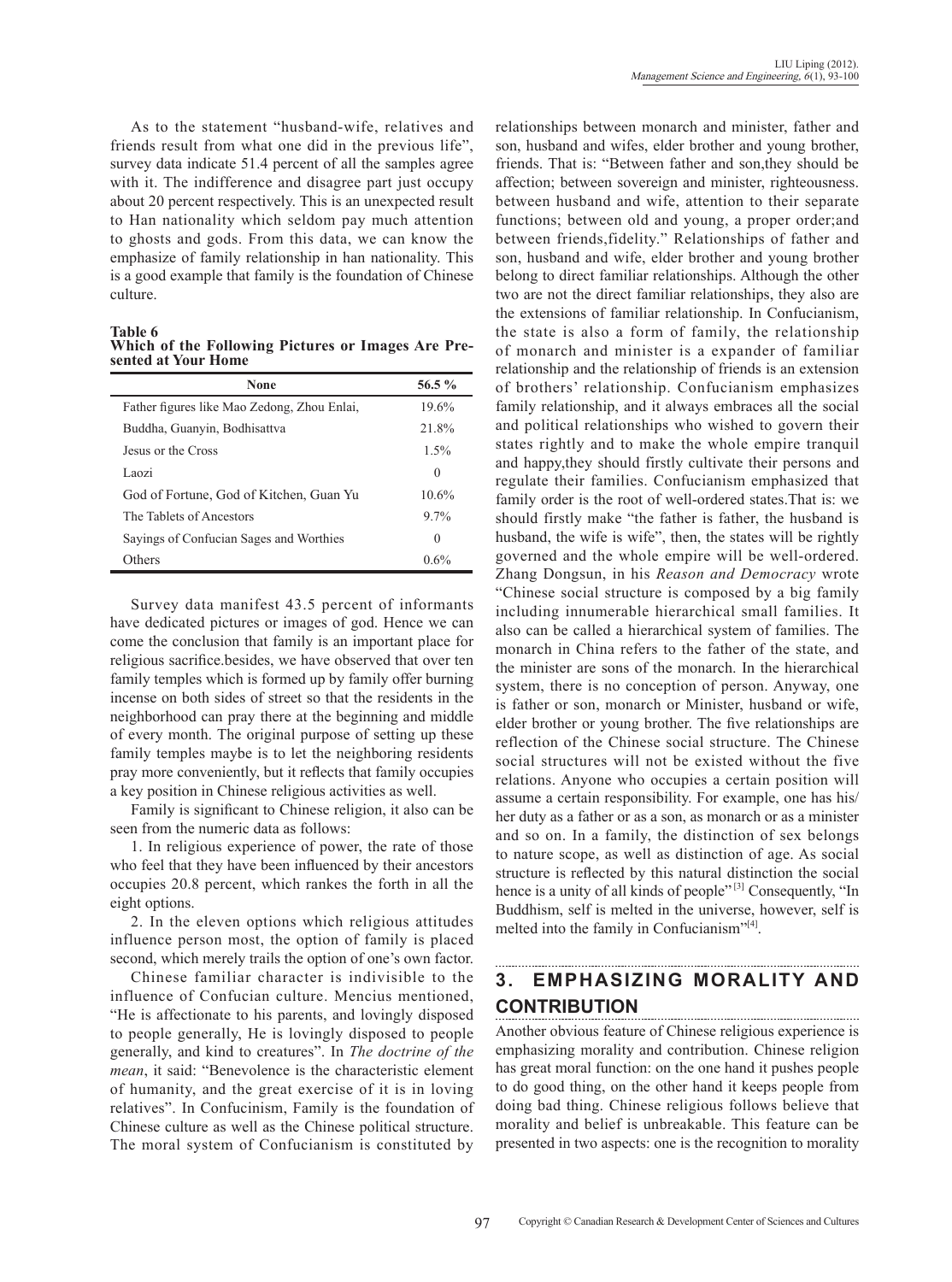and the other is that the consecrated gods in religion always are those who have made great contribution or brought actual benefit to the nation. Meanwhile it shows that god and people can transform each other. If one person can comply with the moral standard in a certain degree (It's always difficult to achieve), he will turn to a sage, an immortal or even god. In accordance, Chinese religious images like Kwan-yin, Guan Yu, and Mao Zedong are worshiped by so many people, just because of their good moral behaviors or great contribution to Chinese nation.

Survey data in table 2 displays 64.4 percent of samples have had the understanding that good will be rewarded with good and we must do more good things. It is important that most of them have pointed that the purpose of doing good is not anticipating got reward from god, but only realizing the ethical standards, which everyone should obey.

Survey data in table 5 shows 73.4 percent of informants believe that good is rewarded and evil is punished. The rate of those who believe that the dead will be reincarnated only occupies a very small part. This result fully explains that the core of Chinese religion is morality other than ghosts or gods. Chinese religion can propel people to take moral practice on the one hand and restrain people from doing some immoral conducts on the other hand.

Survey data in table 6 manifest that 19.6 percent of surveyed families dedicate pictures and images of revolutionary leaders like Mao Tse - tung and Zhou Enlai, which only 2.2 percent less than those of Buddha, Kwanyin, and Bodhisattva. Here Kwan-yin and Bodhisattva are embroidered as the incarnate of morality.

**Table7**

| ------- |                                                                                         |  |
|---------|-----------------------------------------------------------------------------------------|--|
|         | Do You Pray or Worship God, Bodhisattva, Taoist Gods or Other Spirits in the Past Year? |  |

| God/All Souls'<br>Day | Buddha/<br>Bodhisattva | Guan Yu | God of<br>Fortune | Allah | Laozi | Confucius | Monarch of Huang,<br>monarch of Yan | Others  |
|-----------------------|------------------------|---------|-------------------|-------|-------|-----------|-------------------------------------|---------|
| $3.6\%$               | 39.9%                  | $6.6\%$ | 18.4%             |       | 2.7%  | $0.9\%$   | $1.8\%$                             | $6.9\%$ |

Survey data shows that some of samples have prayed or worshipped Guan Yu, Confucius, and monarch of Huang & Yan, which are worldly respected because of their good moral behavior and grate contribution to Han nation. Meanwhile 6.9 percent have worshiped local Daigong (Daigong temple is a private temple to remember a folk doctor in ancient Changsha. It is said that this temple can provide special lots, which records prescriptions. If the prayers draw lots, and then take medicine according to the corresponding prescription, the patient will be well soon. In our survey, some informants exemplified their own experience and proved that their recovery all is a dedication of praying Daigong. "Chuanzhu Temple" of Sichuan is another private temple. It is a scarifying place to Li Bing and his son, who inaugurated water project of Guanxian)

The phenomenon of Huan Yuan (redeem a vow to a god) is another good example. This is a way that prayers promise that if god can fulfill their expectations, they will reward god with money or other things. All the prayers believe that once they breach the promise, they will get punishment by gods. In general, the harder the expectations can be fulfilled the more reward the prayers will offer. This phenomenon reflects the practicality and utilitarianism of Chinese religions.

From survey statistics, we can see that the concept of god and ghost in Chinese religions is very weak. This may be could explain the lack of holiness to some extent in Chinese religions. It could also explain the pragmaticism and utilitarianism of Chinese religion. From this we can further understand why Chinese religions have so strong degrees of tolerance. Just because the very core of Chinese religions is not god but morality, it is not so important which god you choose to worship. The Han nationality is one which worships many gods. they believe in Confucian, Buddhist and Taoist gods and saints without any discrimination. They may practice Buddhism at home. But when they are out, they may pay homage and kowtow to any god that they encounter. The different varieties of temples can meet the different needs of the people. They have become an indispensable part of civil cultural and spiritual life. The fact that Chinese religion has morality at its core has much to do with the influence of Confucian culture. Confucian humanism abandoned the religious crust of Zhou culture. The major idea that Confucianism upholds is human beings' moral rationality with benevolence at the core. According to *The Analects, 7:12,* "the subjects on which the Master did not take were—extraordinary things, feats of strength, disorder, and spiritual beings." When Zilu asked him about serving the spirits of the dead. The Master answered, "while you are not able to serve men, how can you serve their spirits?". Zilu added, "I venture to ask about death?" He was answered, "while you do not know life, how can you know about death." (*The Analects, 11:12*). The proposition that "to give oneself earnestly to the duties due to men, and, while respecting spiritual beings, to keep aloof from them." offered by Confucius set a keynote for Confucian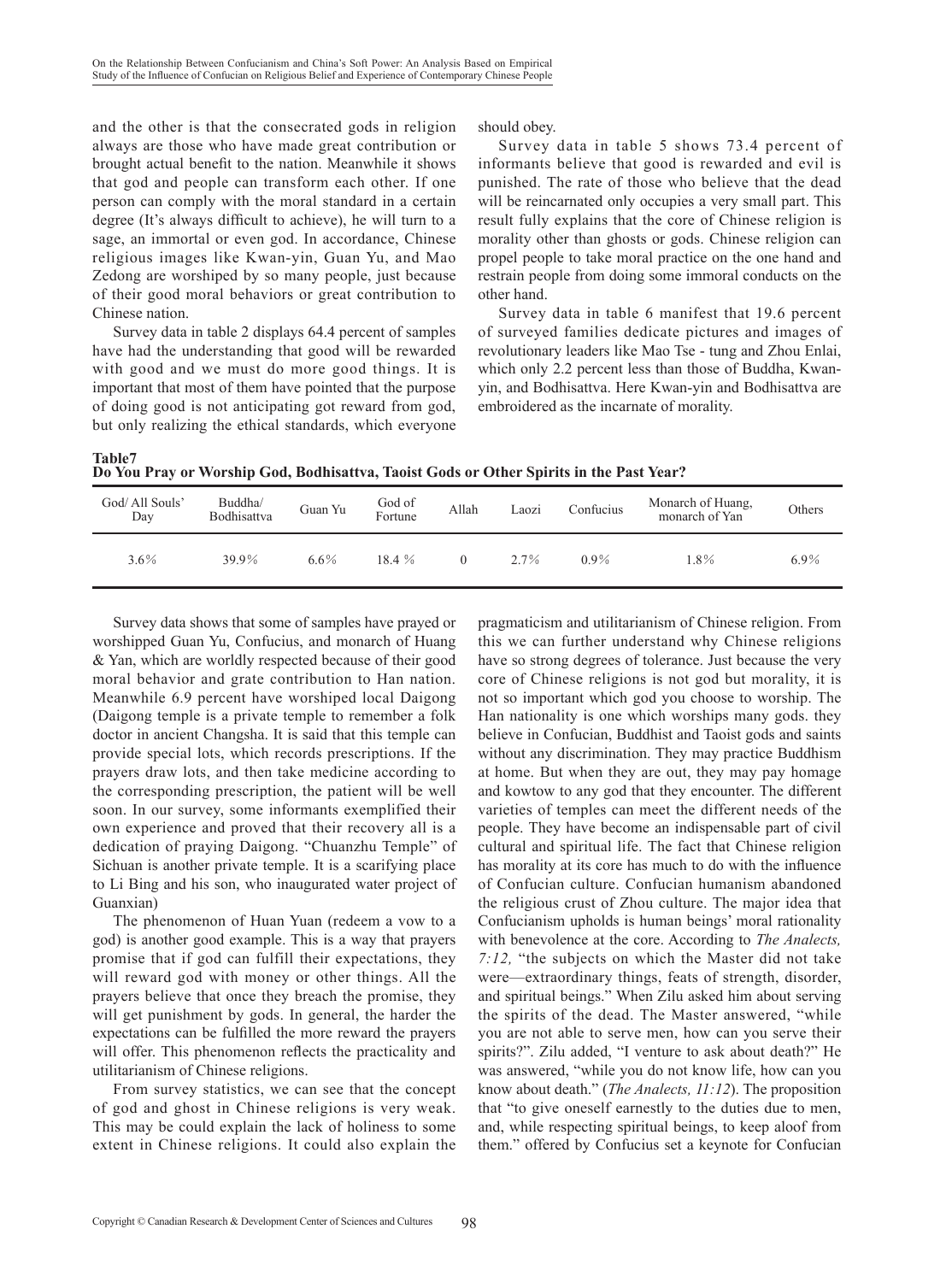concept of religion, namely, respect and no remissness, distance and no indulgence. This is an attitude of religious rationality and moral rationality. Confucianism holds that human beings' value lies not in an existence of perceptual life but in the ethical value contained in moral life and the achievement of that value. It holds that human beings can achieve consummation through their own nature and mind and elevate themselves to a level of eternity and divinity. This kind of methodology has provided people with a life philosophy through which they can transcend in real life, giving Confucianism both philosophical rationality and religious consciousness, with emphasis on both morality and wisdom. It has also made the Chinese people's spiritual life fluctuate between belief and rationality, between Heaven's way and human's way, between seclusion and participation. That may be one explanation why there are so many people worshiping god (see table 8 and 9), but so few acknowledge that they are religious converts or believers (the average level nationwide is 10%, 9.1% in Hunan).

# **Conclusion**

The above analysis not only revealed the inseparable links between culture and religion, but more importantly, from it we can see that Confucianism has always held a core position in Chinese culture. Although with the collapse of the public system of Confucian ceremony and education the Confucian temples and ritual are diminishing which has also been indicated from the survey data, the core of Confucianism is unassailable and it isn't a dead culture but deeply embedded in common people's life, influencing the thinking way and acting way of common people. the core of Confucianism is still alive and has a new stage in its long life and there is no Confucianism relying on or determined by the existence of religions, but all kinds of religions in Chinese history are determined by and rely on it, taking it as the groundwork upon which to base themselves. Even until today, we can still say that any religion that wants to find a foothold and spread abroad in China must accept and acknowledge Confucian culture as its precondition. So the Chinese religion is deeply branded by the Confucian culture. In reality, the Confucian culture still influences the religious beliefs and experiences of the Han nationality in Contemporary China profoundly. It exists in the Chinese thought precipitations and the inherited living spaces as the format of "daily practice without understanding."

Currently, the construction of the soft power of Chinese culture faces two kinds of serious situations. Firstly, the economical development in China has got great achievements. But the problems such as the rent-seeking in economics, the corruption and the fake and inferior commodities, emerge in endlessly. These important problems further influence the moral environments of the people, which lead to the slackness of the core values, the lack of beliefs, the deficiency of the sense of security for the future, the lack of enough belief for the social rules and the deficiency of happiness for the life. Secondly, what should we do to keep the cultural consciousness and independence when facing the extensive permeability and derivation of the western cultures and institutions? A general phenomenon is that the traditional culture is arbitrarily dismembered and sniffed, no matter what attitude of the modern people about it and how flippancy of the psychology of the modern people. An essential problem is whether we can abandon the traditional culture to construct the so-called new culture. Should we transmit our own viewpoints in the Globalization Wave? Should we keep our own Chinese gene of the culture? One important core of the Chinese culture is "harmoniousness but difference." And we always treat and learn the foreign culture with the open and tolerate psychology. But it is ironical that we can even not accommodate our cultural tradition. We have abandoned our own culture in the historical river and tried to learn the foreign cultures. But what we have learned and obtained are secondary things and not the main cores. What a nation obtains belongs to the whole world and the traditional culture contributes to the modern culture. So how can we construct the common spirit homeland for Chinese nation if we can not inherit and explore our own cultural tradition selfconsciously? How can we find out the settlement of life? How can we construct the generally accepted and followed core values? How can we advocate the life style with charisma and happiness? How can we discuss the attraction of our culture to the foreigners if the culture has no cohesion for domestic people? So we should have the cultural consciousness and responsibilities, illustrate and understand our own cultural tradition, and practise earnestly in order to solve these problems, while the Confucian ethic tradition itself is the foundation and headspring for these promotion and construction for the Chinese culture, just as the station from Tu weiming, "Although the Confucianism has intimate connections with the agricultural economy, the bureaucracy and the family society from the prospect of the ontogeny, and is deeply rooted in economy, politics and society of traditional China, it can not be simply reverted to the familism, the bureaucratism and the incommercialism. It can not be thought that the Confucianism will lose the meanings of the humanistic care and the ethic religion if the foundation of the society is destroyed. The care and the meaning are still connected to the modern world."

Now the problem is whether we can put aside kinds of misunderstandings and insignificant arguments to attain the consensus for the modern value of the Confucianism. Can we find out the inherent vitality of the Confucianism from the government's promotion and the grass-roots strength and seek out the realistic path for the future